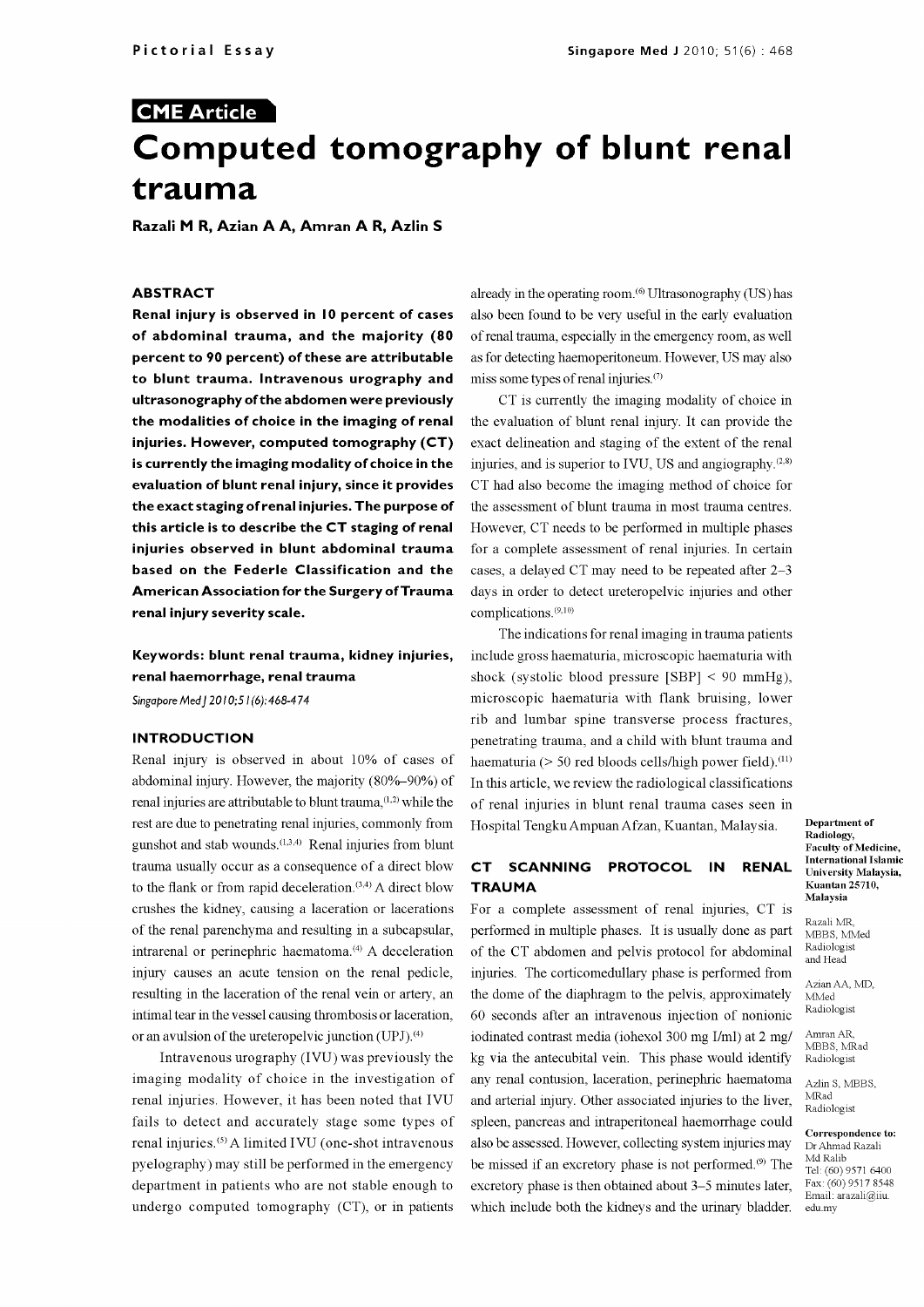| Category     | Type                 | Injury                                                                                                                                                                                                      |  |
|--------------|----------------------|-------------------------------------------------------------------------------------------------------------------------------------------------------------------------------------------------------------|--|
|              | Minor injury         | Renal contusion; intrarenal and subcapsular haematoma; minor laceration with<br>limited perinephric haematoma without extension in the collecting system or<br>medulla; small subsegmental cortical infarct |  |
| $\mathbf{H}$ | Major injury         | Major renal laceration through the cortex extending to the medulla or collecting<br>system with or without urine extravasation; segmental renal infarct                                                     |  |
| -III         | Catastrophic injury  | Multiple renal lacerations; vascular injury involving the renal pedicle                                                                                                                                     |  |
| <b>IV</b>    | Ureteropelvic injury | Avulsion (complete transaction); laceration (incomplete tear)                                                                                                                                               |  |

Table I. Federle Classification (imaging-based) $(1,8)$ 

Table II. The American Association for the Surgery of Trauma (AAST) renal injury severity scale.<sup>(2,11)</sup>

| Grade* | Type                    | Description                                                                                                                                         |  |  |
|--------|-------------------------|-----------------------------------------------------------------------------------------------------------------------------------------------------|--|--|
|        | Contusion<br>Haematoma  | Microscopic or gross haematuria; urological studies normal<br>Subcapsular; not expanding with no parenchymal laceration                             |  |  |
| Ш      | Haematoma<br>Laceration | Not expanding perirenal haematoma confirmed to be renal retroperitoneum<br>< 1.0 cm parenchymal depth of renal cortex with no urinary extravasation |  |  |
| Ш      | Laceration              | > 1.0 cm parenchymal depth of renal cortex with no collecting system rupture or<br>urinary extravasation                                            |  |  |
| ΙV     | Laceration              | Parenchymal laceration extending through renal cortex, medulla and collecting<br>system                                                             |  |  |
|        | Vascular                | Main renal artery or vein injury with contained haemorrhage                                                                                         |  |  |
| ٧      | Laceration<br>Vascular  | Completely shattered kidney<br>Avulsion of renal hilum which devascularises kidney                                                                  |  |  |

\*Advance one grade for bilateral injuries up to Grade III. Access online at http://www.aast.org/injury/injury.html.

This is important in detecting urine extravastion which would indicate collecting system, ureteropelvic or bladder injuries. The timing of the excretory phase may be delayed extravasation to be visualised.<sup>(11)</sup> In haemodynamically unstable patients, or patients with Category II or higher injuries, CT of the abdomen may need to be performed 2-3 days later to detect delayed complications, such as urinoma, infected urinoma or expanding haematoma, which may require intervention.<sup>(10)</sup> All these multiphasic imagings of the renal system allow for appropriate and complete assessment of the renal injuries.

For all the patients in this review, CT was performed using a 4 -slice Siemens Somatom scanner with a slice width of 10 mm, collimation of 2.5 mm, rotation time of 0.75 seconds and table feed of 15 mm. For post processing, the images were reconstructed at 3 mm. Sagittal and coronal images were then acquired using the maximum intensity projection technique, whenever the need arises. For the purpose of this review, we retrospectively reviewed the renal trauma cases from the CT registration records from December 2004 to April 2006. In all, 14 cases of renal trauma were identified, but five cases were excluded due to missing images, leaving a total of nine cases.

## CT CLASSIFICATION OF RENAL TRAUMA

until more than 10–20 minutes so as to allow more urine a widely used imaging-based grading system (Table on either imaging or surgery. Federle Classification is  $I$ ),<sup>(1,8)</sup> while the American Association for the Surgery of Trauma (AAST) renal injury severity scale is a commonly used urological surgical staging in renal trauma (Table  $H<sub>1</sub>(2,11) However, considerable overlapping is observed$ in both classifications. Staging is important as it guides surgeons and radiologists in the management of the patient, although it is not absolute and needs to be tailored for individual patients. Out of the nine cases that we have identified, two (22%) cases were in Category I (minor injury), three (33%) were in Category II (major injury), and two (22%) were in Category III (catastrophic injury) and Category IV (ureteropelvic junction injury) each.

#### FEDERLE CLASSIFICATIONS

#### Category I

This category includes minor injury to the kidney such as renal contusion, intrarenal and subcapsular haematoma, minor laceration with limited perinephric haematoma without extension to the collecting system or medulla, and small subsegmental cortical infarct. Category I corresponds to Grade I and II of the AAST renal injury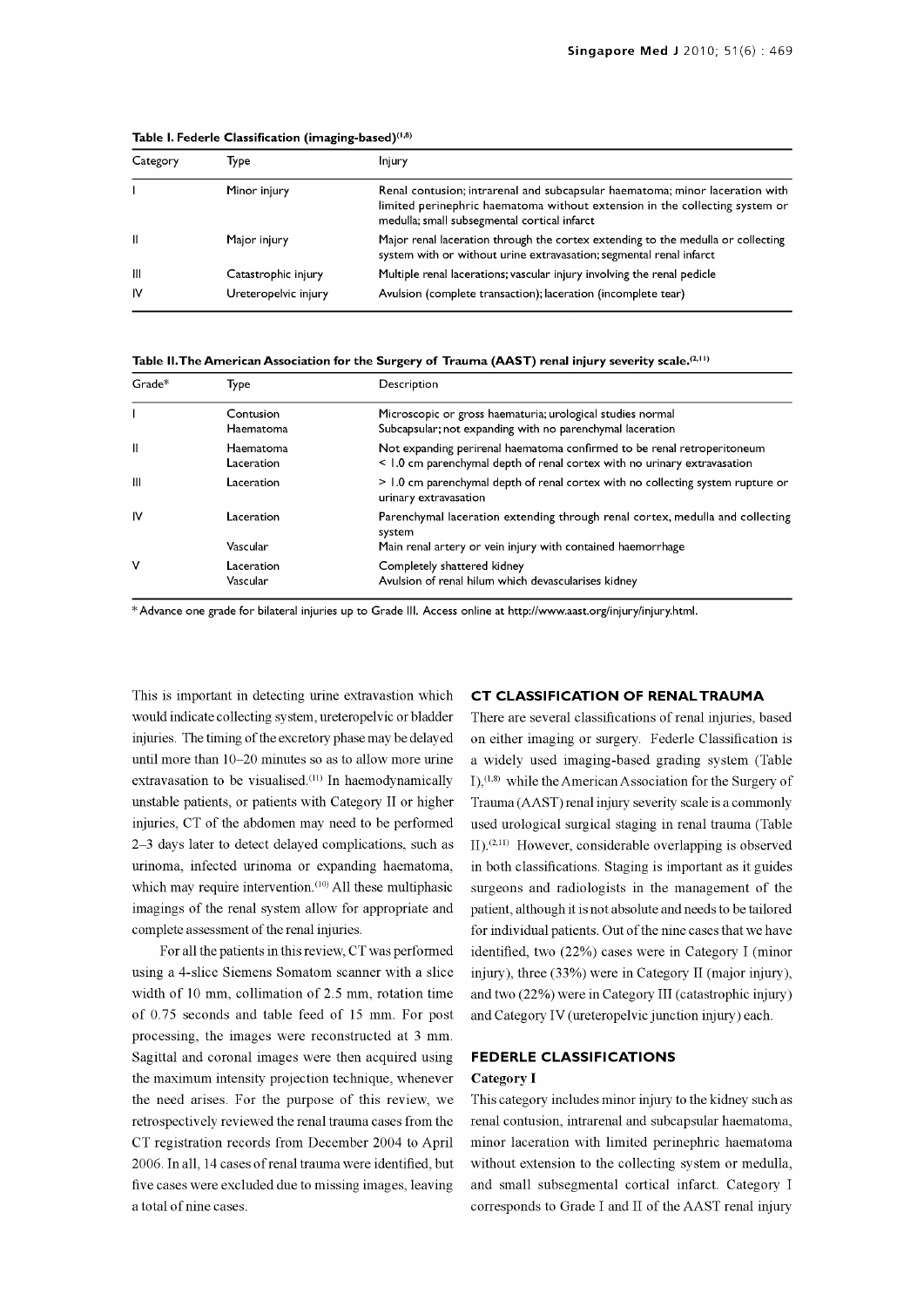

with mild perinephric haematoma (black arrows) in the right kidney. No extension into the medulla or collecting system is seen. (b) Axial CT image in the excretory phase shows no contrast extravasation.



Fig. 2 Category I: A 23-year-old man with blunt abdominal trauma. (a) Axial CT image shows multiple renal contusions (white arrows) in the right kidney. There is also associated subcapsular haematoma (black arrows). No extension into the medulla or collecting system is seen. (b) Axial CT image in the excretory phase shows no contrast extravasation.



Fig. 3 Category II: A 33-year-old man with blunt trauma. Axial CT image shows major renal laceration with extension into the medulla (white arrows) in the left kdiney. Minimal perinephric haematoma is also seen (black arrows).

severity scale. Renal contusion is usually small and appears as small nonenhancing areas within the renal parenchyma without extension into the collecting system (Figs. la & b). A small subcapsular haematoma appears as a hypodense lesion flattening the renal capsule (Figs. 2a & b). No evidence of contrast extravasation would be seen in the excretory phase, since the collecting system is not involved (Figs. 1b  $& 2b$ ). Other findings would include small subsegmental cortical infarcts (small wedge-shaped, well-defined hypodensity) and limited perinephric haematoma. Category I injuries usually constitute 75%-85% of all renal injuries in most



Fig. 4 Category II: A 10-year-old girl who sustained blunt abdominal trauma. Axial CT image shows major renal laceration with extension into the medulla (arrows) in the left kidney.

series.<sup>(2,8)</sup> These category I injuries are usually managed conservatively.<sup>(1,8)</sup>

#### Category II

This category consists of major injury of the kidney, including major renal laceration through the cortex extending to the medulla or collecting system, with or without urine extravasation and segmental renal infarct. Category II corresponds to Grade III of the AAST renal injury severity scale. However, Grade III excludes the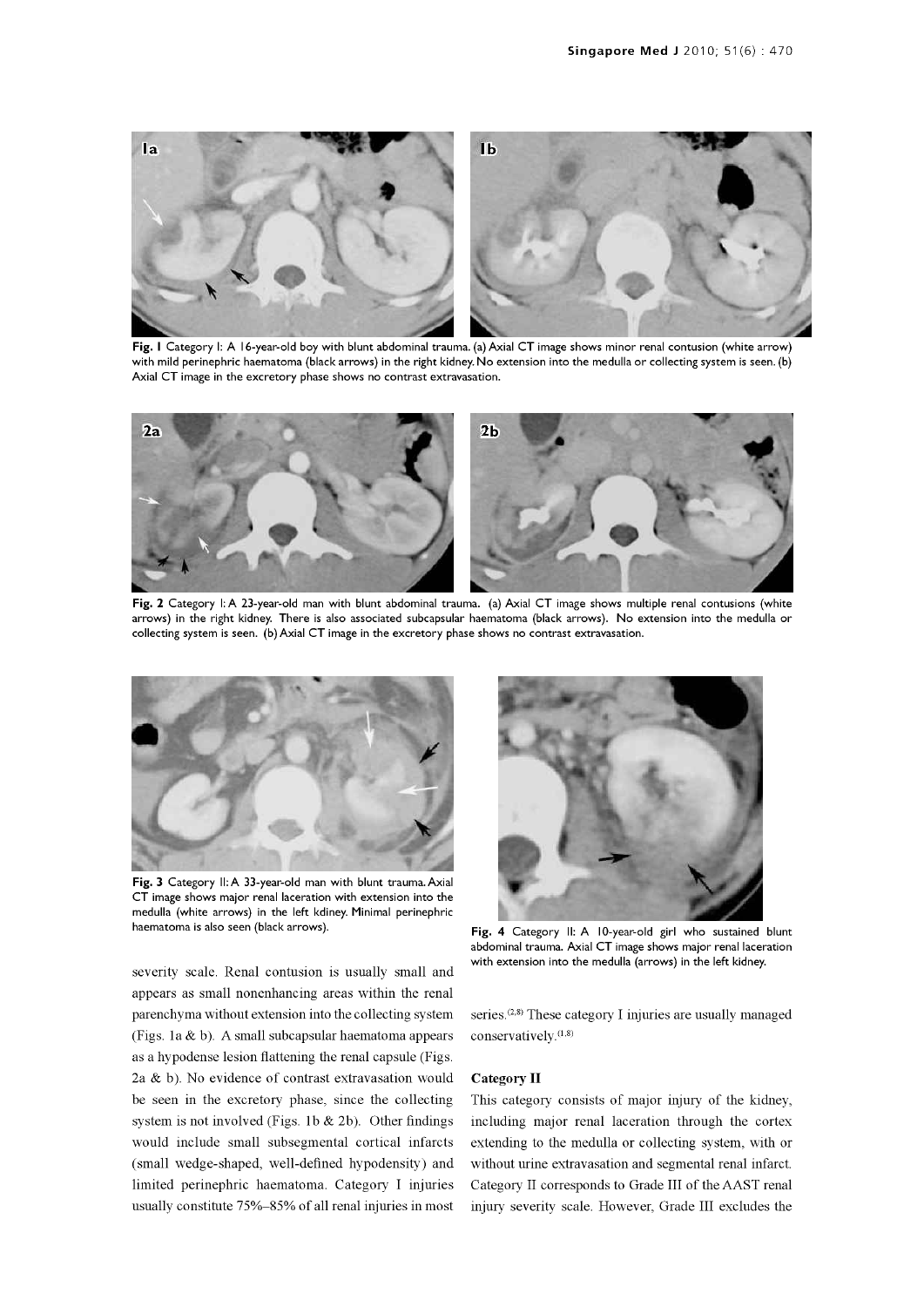

Fig. 5 Category II: A 19-year-old man with blunt abdominal trauma. (a) Axial CT image shows major renal laceration with extension into the medulla and collecting system (arrows) in the right kidney. A large perinephric haematoma is seen (H). (b) Axial CT image in the excretory phase shows contrast extravasation into the perinephric space (arrows).



Fig. 6 Category III: A 27-year-old man with blunt abdominal trauma. (a) Corona! reformatted CT image shows major renal laceration through the midportion of the left kidney (arrows). (b) Axial CT image shows massive perinephric haematoma (arrows). (c) Corona! reformatted CT image shows a large devitalised fragment in the lower pole of the left kidney (arrows).

cases with urinary extravasation or collecting system rupture. Major renal laceration appears as a larger hypodense lesion involving the renal cortex and extending



Fig. 7 Category III: A 19-year-old man with blunt abdominal trauma. (a) Axial CT image shows truncation of the right renal artery about I cm after the aorta (arrow). This is associated with a non-perfused right kidney (K). (b) A 3-D reconstructed image shows a complete truncation of the right renal artery with multiple fractures of the right transverse processes of the lumbar vertebra.

into the medulla and collecting system (Figs.  $3 \& 4$ ). If the laceration extends through the kidney, it would appear as a cleft extending into the collecting system on reconstructed views, depending on the site of the laceration. A large perinephric haematoma that appears as a hypodense nonenhancing perinephric collection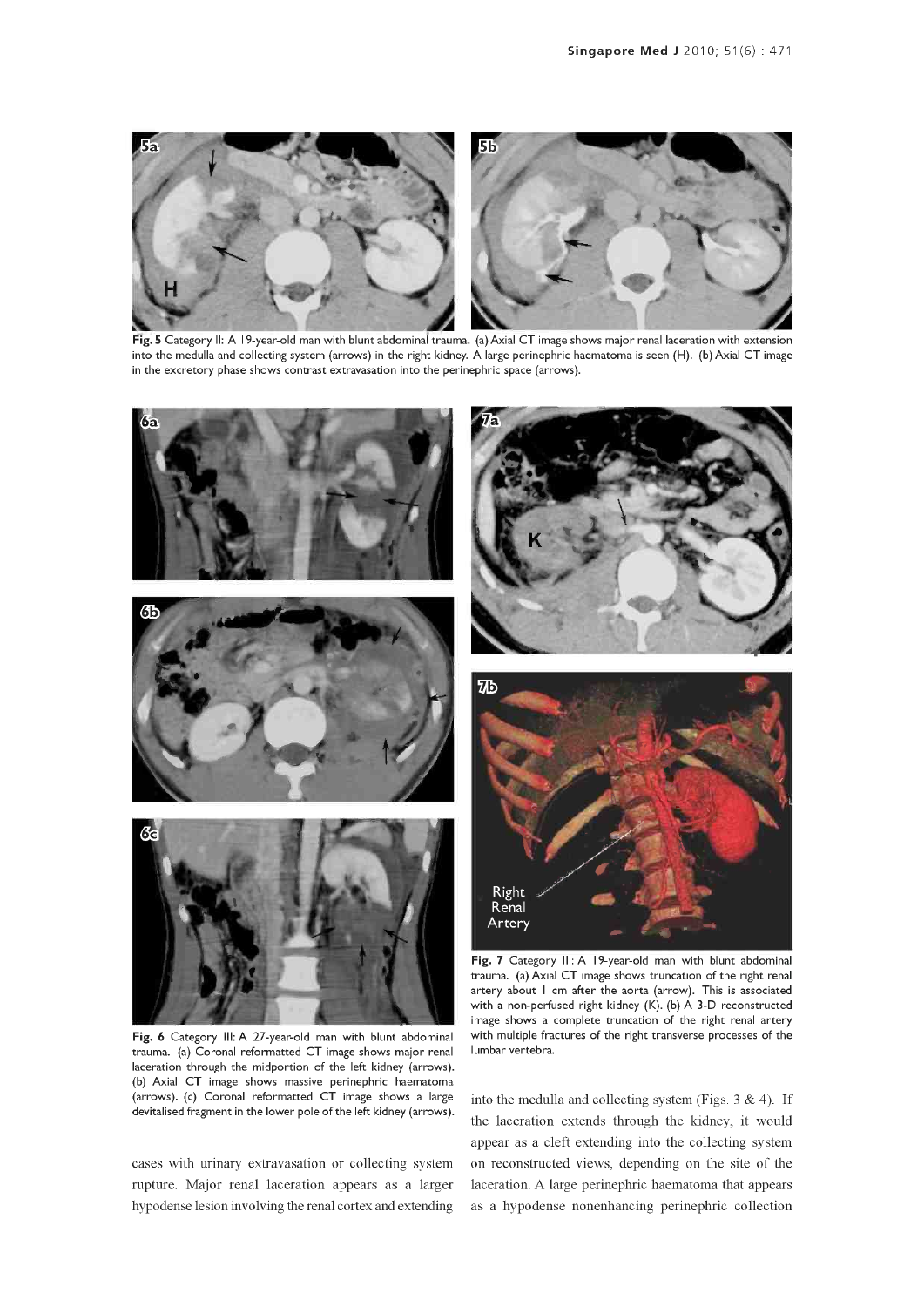

Fig. 8 Category IV:A 21-year-old man with blunt abdominal trauma. (a & b) Axial and coronal reformatted CT images show major renal laceration involving the medulla (arrows). (c & d) Axial and coronal reformatted CT images in the excretory phase show laceration at the ureteropelvic junction (UPJ) as evidence by the leaking of contrast at the UPJ (arrows).



Fig. 9 Category IV:A 10-year-old boy with blunt abdominal trauma. (a) Axial CT image shows major laceration involving the medulla (white arrow) with massive perinephric haematoma (H) and devitalised fragments (black arrow). (b) Axial CT image in the excretory phase shows no contrast extravasation. (c & d) A repeat CT imaging was performed four days later due to shock. Axial CT images show massive collection in the periureteric region (arrows), suggestive of ureteropelvic injury.

is associated with major renal laceration, and is more extensive than in category I (Figs.  $3 & 5a$ ). If the collecting system is involved, there would be urine extravasation in the excretory phase (Fig. 5b). Other findings, such as segmental infarct (wedge-shaped, well-defined hypodense lesion involving the renal parenchyma), may also be observed. This usually comprises approximately 10% of renal injuries.(1,2) Management is variable; most are treated conservatively, but occasionally, some may require surgical intervention, depending on the evolution of the injury.(1'4) Due to this, category II patients need close follow-up and observation.

#### Category III

Category III lesions are catastrophic injuries, which include multiple renal lacerations and vascular injury involving the renal pedicle. Category III corresponds to Grade IV of the or a shattered kidney would appear as multiple clefts extending through the renal parenchyma and collecting system (Fig. 6a). With a shattered kidney, devitalised fragments can occur due to a lack of vascular supply (nonenhancing segments) (Figs. 6b & c). A devitalised fragment may be obscured by a large perinephric haematoma (Fig. 6c), and a large perinephric haematoma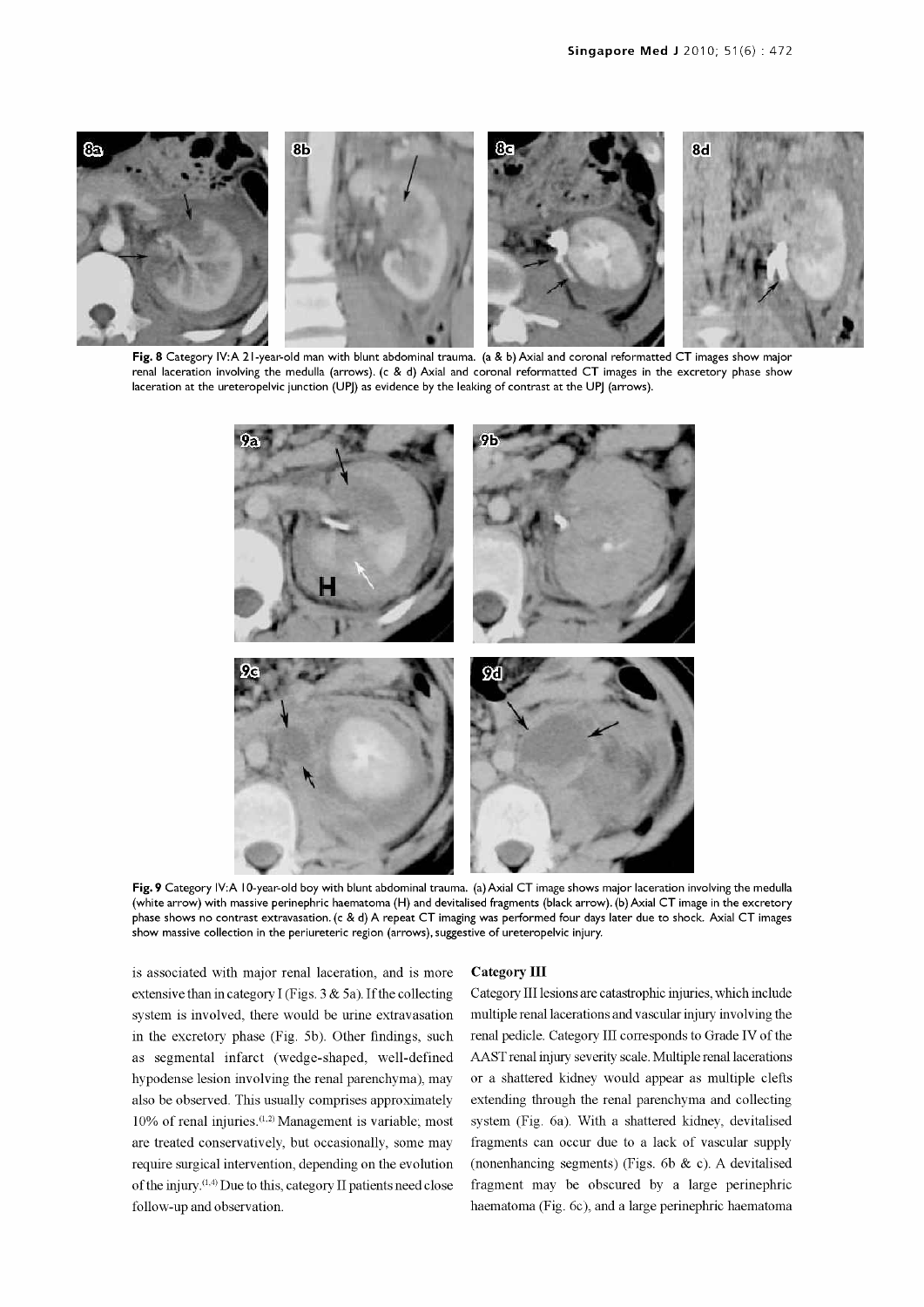would appear as a large hypodense perinephric collection (Fig. 6a). If there are multiple devitalised fragments, severe impairment in renal excretion would be observed.

renal artery avulsion or renal vein thrombosis. Renal artery thrombosis results from severe deceleration that causes tearing of the tunica intima. The intimal flap would cause thrombosis of the renal artery<sup>(12)</sup> On CT, global renal infarction with an abrupt termination of the proximal renal artery (Figs. 7a & b) can be seen. The absence of perinephric haematoma is characteristic of renal artery thrombosis (Fig. 7a). A cortical rim sign may be seen several days after the injury.<sup>(13)</sup> Renal arteriography is not indicated since a 3-D reformation would exquisitely show the truncation of the affected renal artery (Fig. 7b).

Renal artery avulsion is caused by the tearing of the tunica adventitia and muscularis. There is an associated large perinephric haematoma and contrast extravasation with associated global renal infarction.<sup>(14)</sup> Renal vein thrombosis is a rare vascular injury in blunt renal trauma. On CT, a filling defect within the renal vein associated with distension of the renal vein can be observed.<sup>(15)</sup> Category III renal injuries account for about 5% of the cases. The management of category III renal injuries is controversial and has been a source of much debate for many years. However, it can be successfully managed conservatively. 4. Dunnick NR, Sandler CM, Newhouse JH, Amis ES. Urinary tract Surgical interventions may be necessary only in patients with other associated intraabdominal injuries or in those who are haemodynamically unstable.<sup>(5)</sup>

#### Category IV

UPJ injury constitutes category IV of the renal injuries, and can be caused either by avulsion (complete transection) or laceration (incomplete tear) of the UPJ. Category IV corresponds to Grade V of the AAST renal injury severity scale. The hallmark of category IV is the involvement of the UPJ. It results from a sudden deceleration that causes tension on the renal pedicle. In laceration, urine extravasation can be seen at the UPJ. Contrast can still be visualised in the proximal ureter due to the incomplete laceration (Figs. 8a-d). In avulsion, the diagnosis may be delayed due to the absence of haematuria. In early scans, contrast extravasation may not be seen due to impaired renal excretion secondary to multiple devitalised fragments (Figs. 9a & b). A repeat CT must be performed  $2-3$  days later in haemodynamically unstable patients.<sup>(10)</sup> A circumferential urinoma would appear around the renal pedicle (Figs. 9c & d). Category IV lesions are quite rare, and there may be a delay in diagnosis due to the absence trauma. Radiographics 1990; 10:29-40.<br>
of haematuria (30%).<sup>(1,9)</sup> Immediate surgical intervention 15 Plankanship P, Farls IP, Talpar J, P, P, P is often required, especially with avulsion.  $(1,9)$ 

#### **CONCLUSION**

Vascular injury includes renal artery thrombosis, the renal injuries according to the Federle classification CT has a major role in the investigation of renal trauma and is currently the imaging modality of choice. Categorising or the AAST renal injury severity scale is very helpful in the management of injured patients. The majority of renal injuries do not require surgical intervention, and conservative management has been universally accepted.

#### ACKNOWLEDGEMENTS

The authors would like to acknowledge the Hospital Director of Hospital Tengku Ampuan Afzan, Kuantan, Malaysia, for granting permission to use the CT images of the patients involved. We also thank all the surgical and radiological staff of Hospital Tengku Ampuan Afzan, Kuantan and International Islamic University Malaysia for their assistance in the care and treatment of the patients.

#### REFERENCES

- 1. Kawashima A, Sandler CM, Corl FM, et al. Imaging of renal trauma: a comprehensive review. Radiographics 2001; 21:557-74.
- 2. Carpio F, Morey AF. Radiographic staging of renal injuries. World J Urol 1999; 17:66-70.
- 3. McAninch JW, Santucci RA. Renal and ureteral injuries. In: Gillenwater JY, Grayhack JT, Howards SS, Mitchell ME, eds. Adult and Pediatric Urology. Philadelphia: Lippincott Williams & Wilkins, 2002: 479-506.
- trauma, In: Dunnick NR, Sandler CM, Newhouse JH, Amis ES, eds. Textbook of Uroradiology. Philadelphia: Lippincott Williams & Wilkins, 2001: 451-83.
- 5. Thall EH, Stone NN, Cheng DL, et al. Conservative management of penetrating and blunt type III renal injuries. Br J Urol 1996; 77:512-7.
- 6. Morey AF, McAninch JW, Tiller BK, Duckett CP, Carroll PR. Single shot intraoperative excretory urography for the immediate evaluation of renal trauma. J Urol 1999; 161:1088-92.
- 7. McGahan JP. Rose J, Coates TL, Wisner DH, Newberry P. Use of ultrasonography in the patient with acute abdominal trauma. J Ultrasound Med 1997; 16:653-62.
- 8. Federle MP, Kaiser JA, McAninch JW, Jeffrey RB, Mall JC. The role of computed tomography in renal trauma. Radiology 1981; 141:455-60.
- 9. Kawashima A, Sandler CM, Corriere JN Jr, Rodgers BM, Goldman SM. Ureteropelvic junction injuries secondary to blunt abdominal trauma. Radiology 1997; 205:487-92.
- 10. Blankenship JC, Gavant ML, Cox CE, Chauhan RD, Gingrich JR. Importance of delayed imaging for blunt renal trauma. World J Surg 2001; 25:1561-4.
- 11. Santucci RA, Wessells H, Bartsch G, et al. Evaluation and management of renal injuries: Consensus statement of the renal
- 12. Kawashima A, Sandler CM, Ernst RD, et al. CT evaluation of renovascular disease. Radiographics 2000; 20:1321-40.
- 13. Glazer GM, Francis IR, Brady TM, Teng SS. Computed tomography of renal infarction: clinical and experimental observations. Am J Roentgenol 1983; 140:721-7.
- 14. Fanney DR, Casillas J, Murphy BJ. CT in the diagnosis of renal
- 15. Blankenship B, Earls JP, Talner LB. Renal vein thrombosis after vascular pedicle injury. Am J Roentgenol 1997; 168:1574.